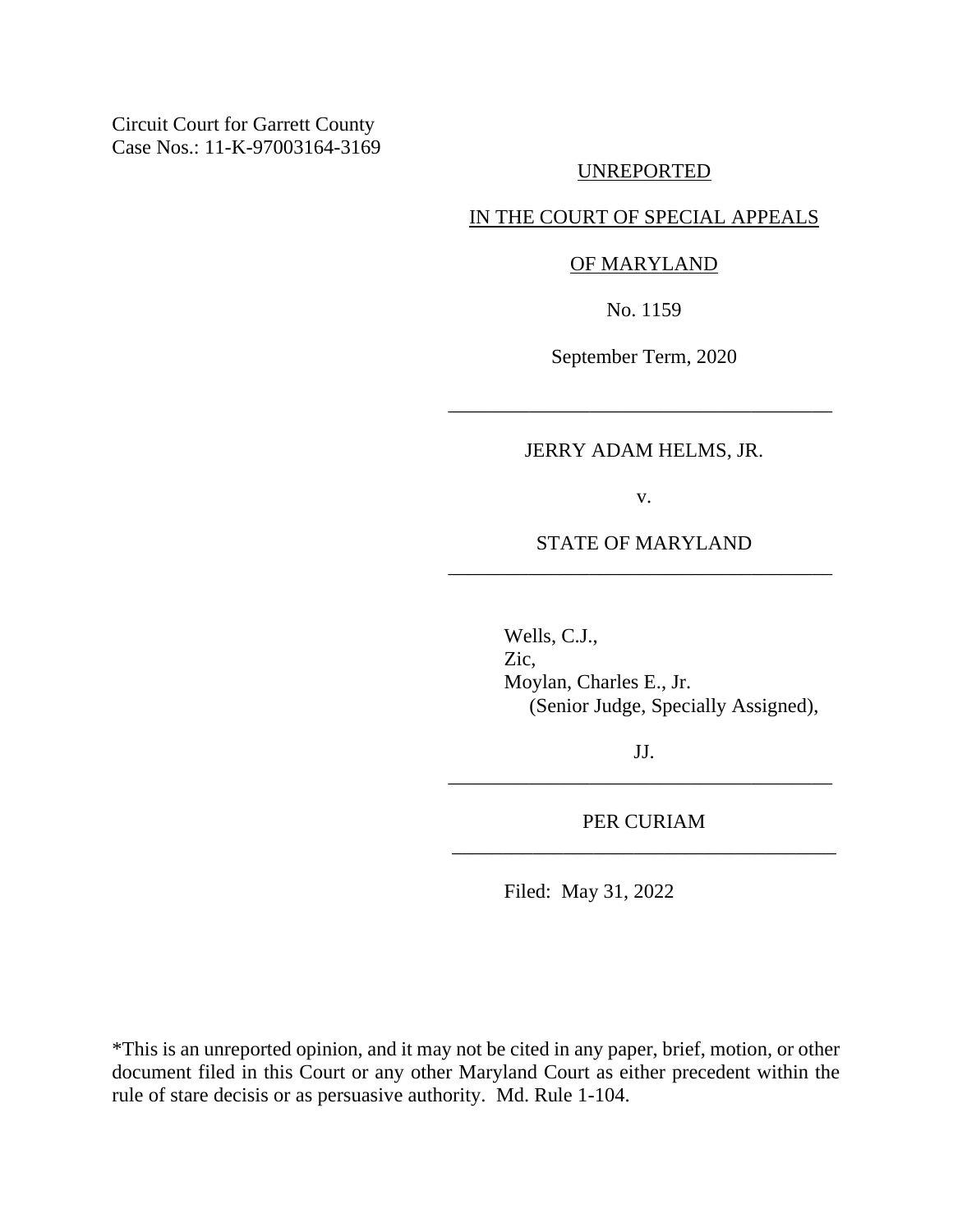–Unreported Opinion–

On December 11, 1997, appellant Jerry Adam Helms, Jr. appeared with counsel in the Circuit Court for Garrett County and, pursuant to a written plea agreement with the State, pleaded guilty to multiple counts of first-degree burglary, felony theft, malicious destruction of property, and related offenses. He also entered an Alford plea to child abuse and assault charges. Upon the court's acceptance of the pleas, the State agreed to nol pros remaining charges. There was no agreement as to sentencing. Before accepting the plea, the trial court ensured that Mr. Helms understood that he was facing a total term of 145 years' incarceration.

After the court accepted the pleas, defense counsel requested a pre-sentencing investigation and asked the court "to consider a psychiatric evaluation as part of that Presentence Investigation." The court agreed to "order a regular Presentence Investigation" and inquired about how to order a psychiatric evaluation, with defense counsel informing the court that he "believe[d] the psychiatric can be done as part of the PSI."

At the March 6, 1998 sentencing hearing, defense counsel acknowledged that he had received the pre-sentence investigation report and had reviewed it with Mr. Helms, and they had no corrections or additions thereto. Defense counsel also submitted a "document" and "proffer[ed] that while this case has been going on, Mr. Helms has been examined psychiatrically."<sup>1</sup> Counsel further related that, "[i]n addition, the Public Defender, at its own expense, has had him psychiatrically evaluated by Dr. Donner" and it was "Dr.

<sup>&</sup>lt;sup>1</sup> It is not clear from the transcript whether the "document" was related to the psychiatric examination, and the document does not appear to be in the record before us.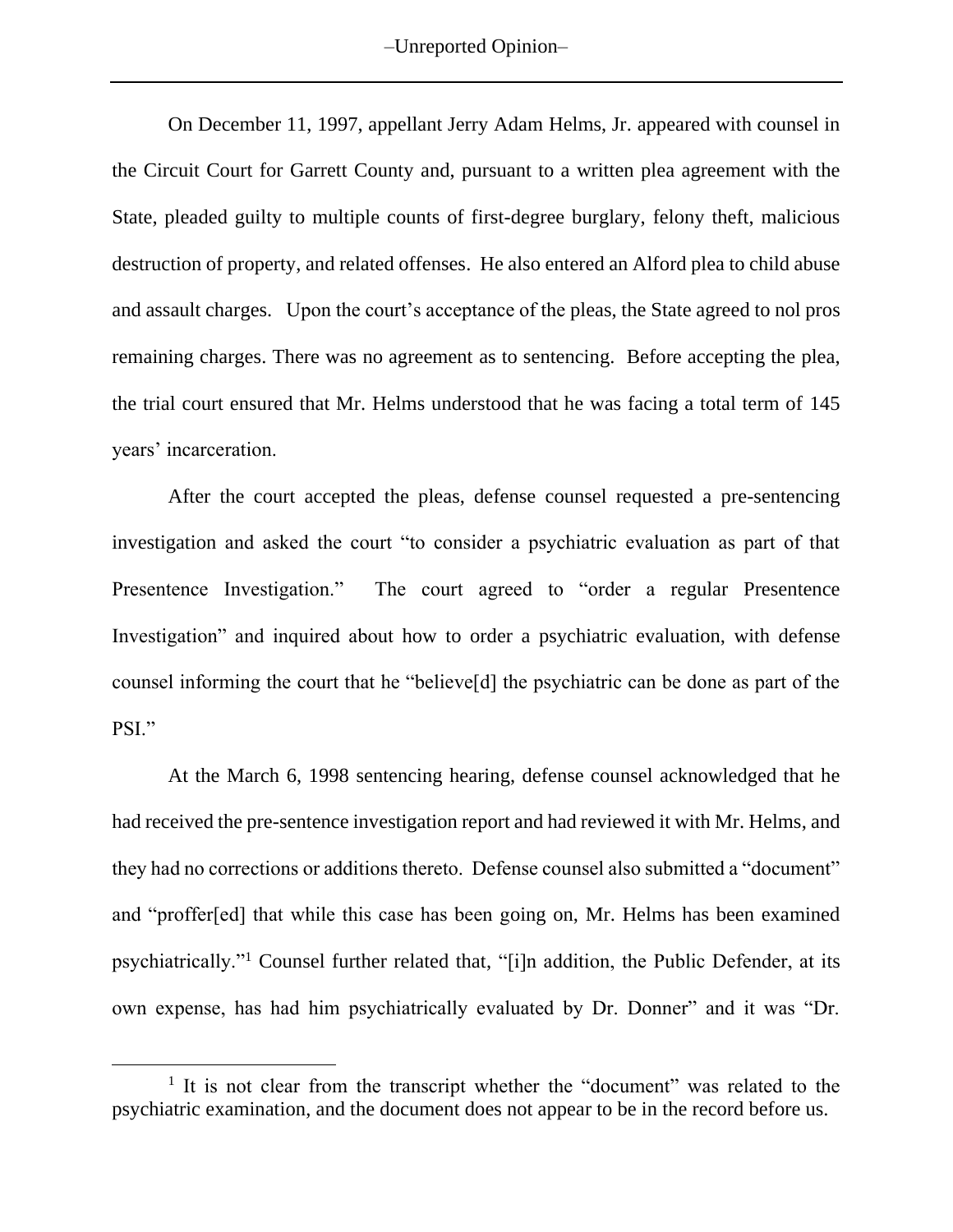–Unreported Opinion–

Donner's opinion that this is a person who certainly is a candidate for a placement at Patuxent, someone who needs psychiatric treatment." Counsel also submitted a letter from a psychologist who had treated Mr. Helms for a number of years. The court sentenced Mr. Helms to a total term of 85 years' imprisonment.

In 2018, Mr. Helms, representing himself, filed a Rule 4-345(a) motion to correct an illegal sentence in which he argued that his "sentence is illegal because no mental evaluation was done as part of sentencing." He claimed that "[t]his was requested by defense counsel at the end of the plea and the Court agreed," but "no evaluation was completed for the purpose of sentencing[.]" The State opposed the motion, noting that the sentencing transcript reflected that Mr. Helms had been examined by a psychiatrist prior to sentencing as defense counsel so informed the court. The State, moreover, asserted that Mr. Helms' sentence was not illegal. Following a hearing, the court denied the motion.

On appeal, Mr. Helms maintains that his sentence is illegal because (1) "no medical evaluation was done as ordered by the court"; (2) the medical evaluation was necessary because of his "obvious psychological problems"; and (3) the court "abused its discretion by failing to ensure that the ordered report was properly included in the sentencing analysis[.]" The State responds that Mr. Helms' sentence is not inherently illegal and, therefore, not subject to correction pursuant to Rule 4-345(a). In his Reply brief, Mr. Helms reasserts his position that "the psychiatric evaluation was not carried out as requested by defense counsel and granted by" the plea hearing judge and, therefore, his sentence is illegal.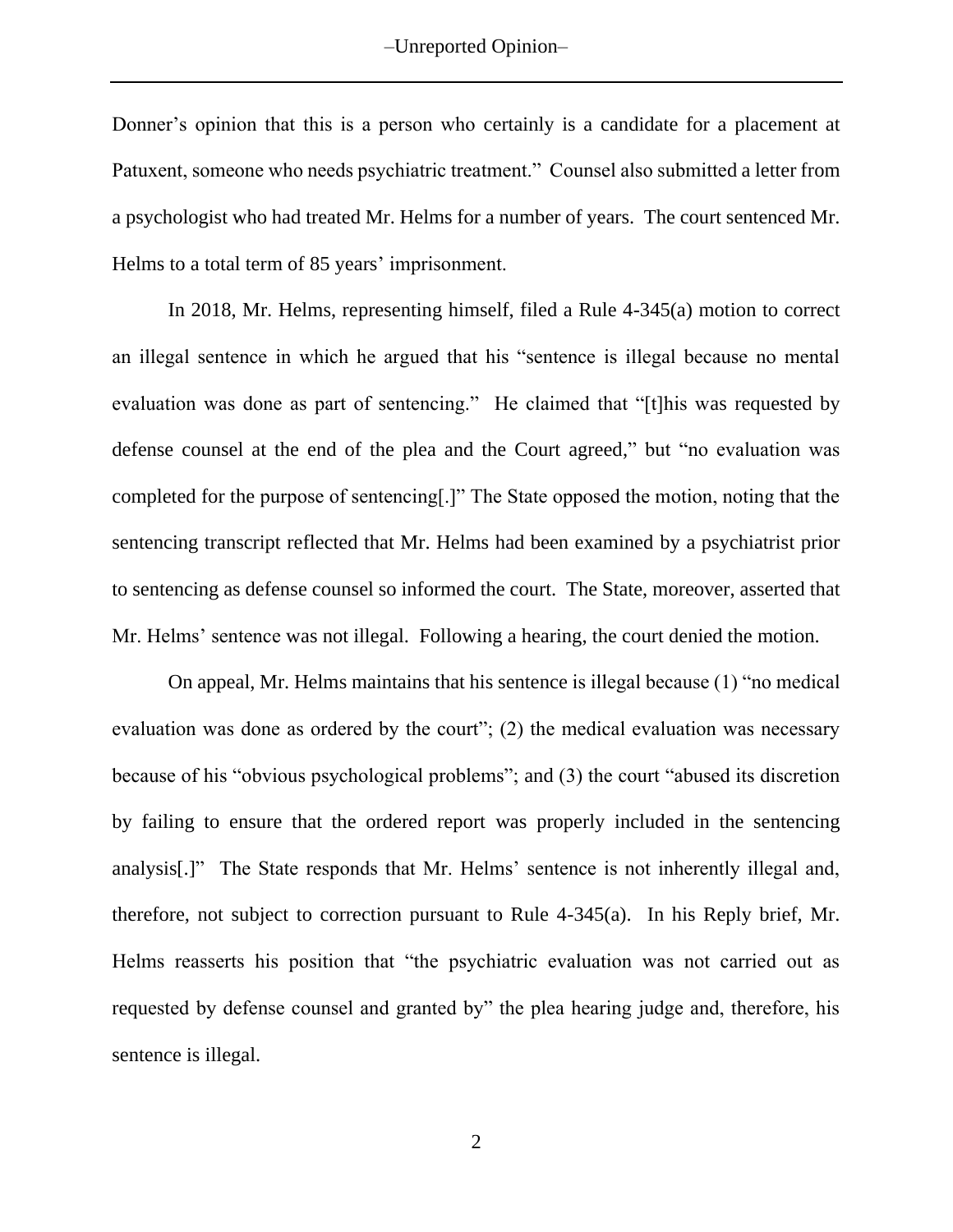-Unreported Opinion-

Rule 4-345(a) provides that a court "may correct an illegal sentence at any time," but the Rule is very narrow in scope and is "limited to those situations in which the illegality inheres in the sentence itself[.]" *Chaney v. State*, 397 Md. 460, 466 (2007). An inherently illegal sentence is one in which there "has been no conviction warranting any sentence for the particular offense," *id.*, where "the sentence is not a permitted one for the conviction upon which it was imposed," *id.*, where the sentence exceeded the sentencing terms of a binding plea agreement, *Matthews v. State*, 424 Md. 503, 519 (2012), or where the court lacked the power or authority to impose the sentence. *Johnson v. State*, 427 Md. 356, 368 (2012). Notably, however, a "'motion to correct an illegal sentence is not an alternative method of obtaining belated appellate review of the proceedings that led to the imposition of judgment and sentence in a criminal case.'" *Colvin v. State*, 450 Md. 718, 725 (2016) (quoting *State v. Wilkins*, 393 Md. 269, 273 (2006)).

Mr. Helms' sentence is not inherently illegal. The terms of the plea agreement were stated on the record of the plea hearing and a pre-sentence medical or psychiatric examination was not one of them. The plea hearing transcript reflects that, after the court accepted the plea, defense counsel asked the court "to consider a psychiatric evaluation as part of [the] Presentence Investigation" and the court agreed to order an evaluation. The fact that the State did not object to defense counsel's request did not, as Mr. Helms argues, render a pre-sentence psychiatric evaluation a term of the plea agreement between the State and Mr. Helms. Moreover, the sentencing transcript reflects that defense counsel informed the court that Mr. Helms was "examined psychiatrically" prior to sentencing and submitted to the court information related thereto.